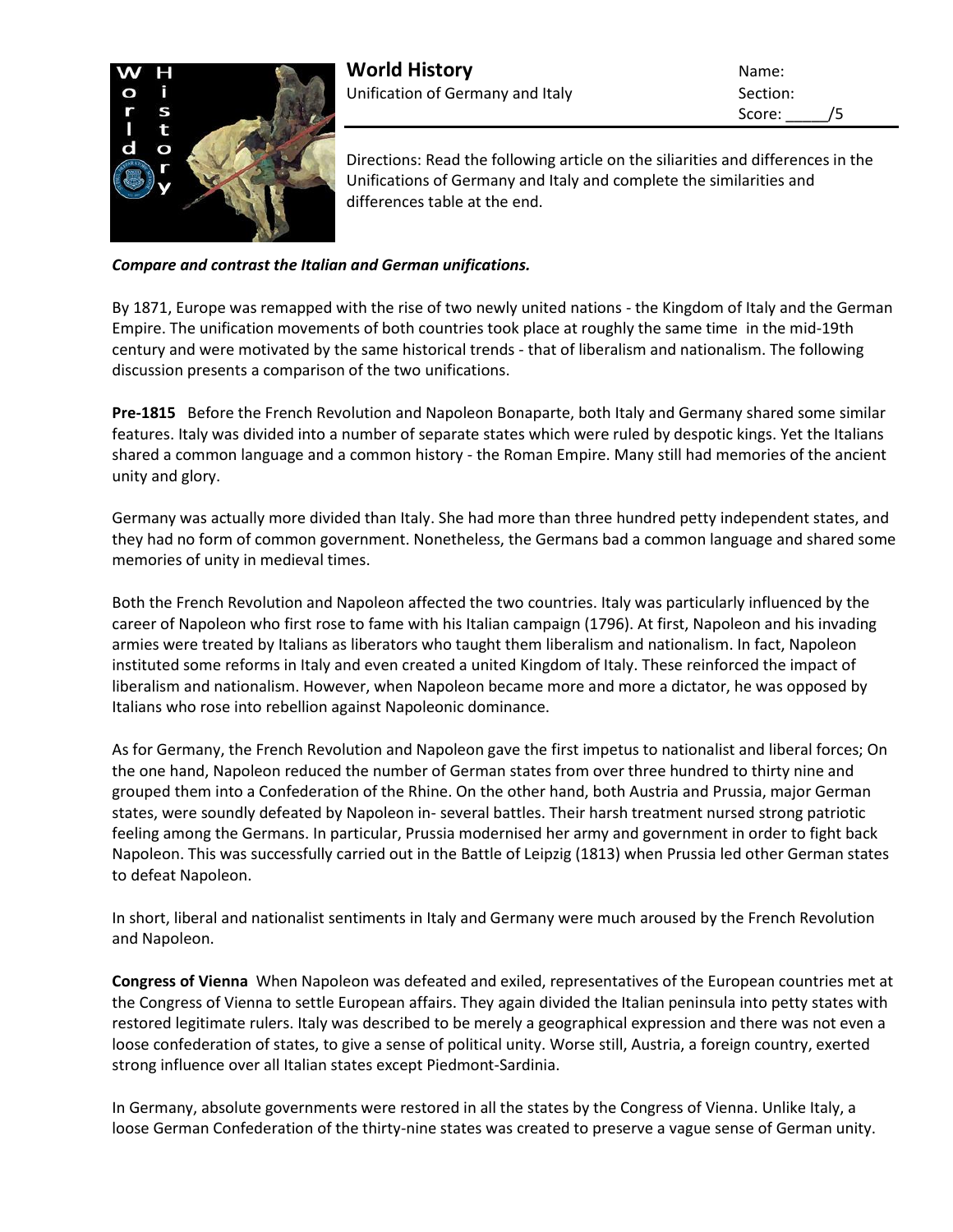However, the Confederation and its Diet were powerless and by no means resembled a central government. Austria, holding the presidency of the Diet, was very influential in German affairs.

Such turning the clock back greatly frustrated Italian and German liberals and patriots. Discontented, they sought various means to seek liberty and unity. Thus, in the following decades, revolts broke oat periodically until it culminated into great revolutions by 1848.

**Leadership** In post-1815 Italy, most Italian states, such as the Kingdom of Sardinia, the central Duchies and the Papal States, were strongly influenced by Austria. As a multi-racial empire. and occupying the Italian. provinces of Lombardy and Venetia, Austria had no wish to see Italy unified. Mettemich tried to suppress whatever liberal and nationalist aspirations that surfaced in Italy, and he Was successful until 1848. hi the meantime, three schools of thought emerged on how to achieve Italian unification. As events unfolded, the monarchist idea that championed the leadership of Piedmont-Sardinia became the main stream. That country alone had the will and strength to lead in the Italian unification movement. She became the rallying point of Italian nationalists.

In Germany, as in Italy, Austria- was the main obstacle to unification. Nonetheless, inside the Confederation, Austria had to face the rivalry of another powerful German state - Prussia. Both contended after 1815 for leadership of the Confederation; For several decades, at least until 1850 when Prussia was humiliated by Austria in the Treaty of Olmutz, Austrian leadership was undisputable. Yet, Austria sought only to lead, but not to unify the states. As nationalism gathered momentum, more and more Germans lost hope in Austria and turned to Prussia for leadership in the unification movement.

**Economic factor** As a matter of fact, Prussia's status in the Confederation had been raised with the success of the Zollverein. This Customs Union was launched by Prussia in 1818 and it contributed to making Prussia the most economically progressive German state. It also strengthened the Prussian ties with other states at the expense of Austria. In a general sense, the economic union did much to pave the way for later political unity in Germany.

In Italy, no customs union comparable to the Zollverein aided the movement towards unification. Only Piedmont herself, under the guidance of Prime Minister Cavour, implemented some economic reforms that made the country the most economically advanced Italian state. This indirectly strengthened Piedmont to challenge the Austrian presence in Italy.

**1848 Revolutions** Revolutionary spirit persisted in Italy since 1815, as witnessed from the sequel of uprisings throughout the decades. \_In 1848, revolts broke out in every Italian states for the sake of liberty and unity. The Kingdom of Piedmont-Sardinia also declared war on Austria to fight for Italian unification. Despite some initial successes, the revolutionary movement failed as revolts were ultimately suppressed by despotic rulers and Piedmont was defeated by Austria. Nonetheless, Piedmont greatly increased her prestige among Italian nationalists and liberals for her brave fighting against Austria and her promulgation of a constitution in 1848.

Germany was equally affected by the great revolutionary tide. The two major German states, Austria and Prussia, were shocked by revolts in their capital cities. Some concessions were granted to the revolutionaries, such as the resignation of Metternich, the calling of constituent assemblies, and the creation of liberal governments. Nonetheless, counter revolution prevailed in the end when despotic rule returned to most German states, usually after the suppression of revolts by loyal imperial forces.

In the midst of early revolutionary successes, German nationalists assembled at Frankfurt to seek German unification by constitutional means. Their endless debates on basic principles as Well as on Greater or Lesser Germany, together with their lack of real power, contributed to their ultimate failure by 1850.

As such, the 1848 revolution failed to bring liberty or unity to Germany, as it had failed in Italy. Only in Prussia did the king grant a constitution, but it was far from what the liberals had wanted. Whereas Piedmont's prestige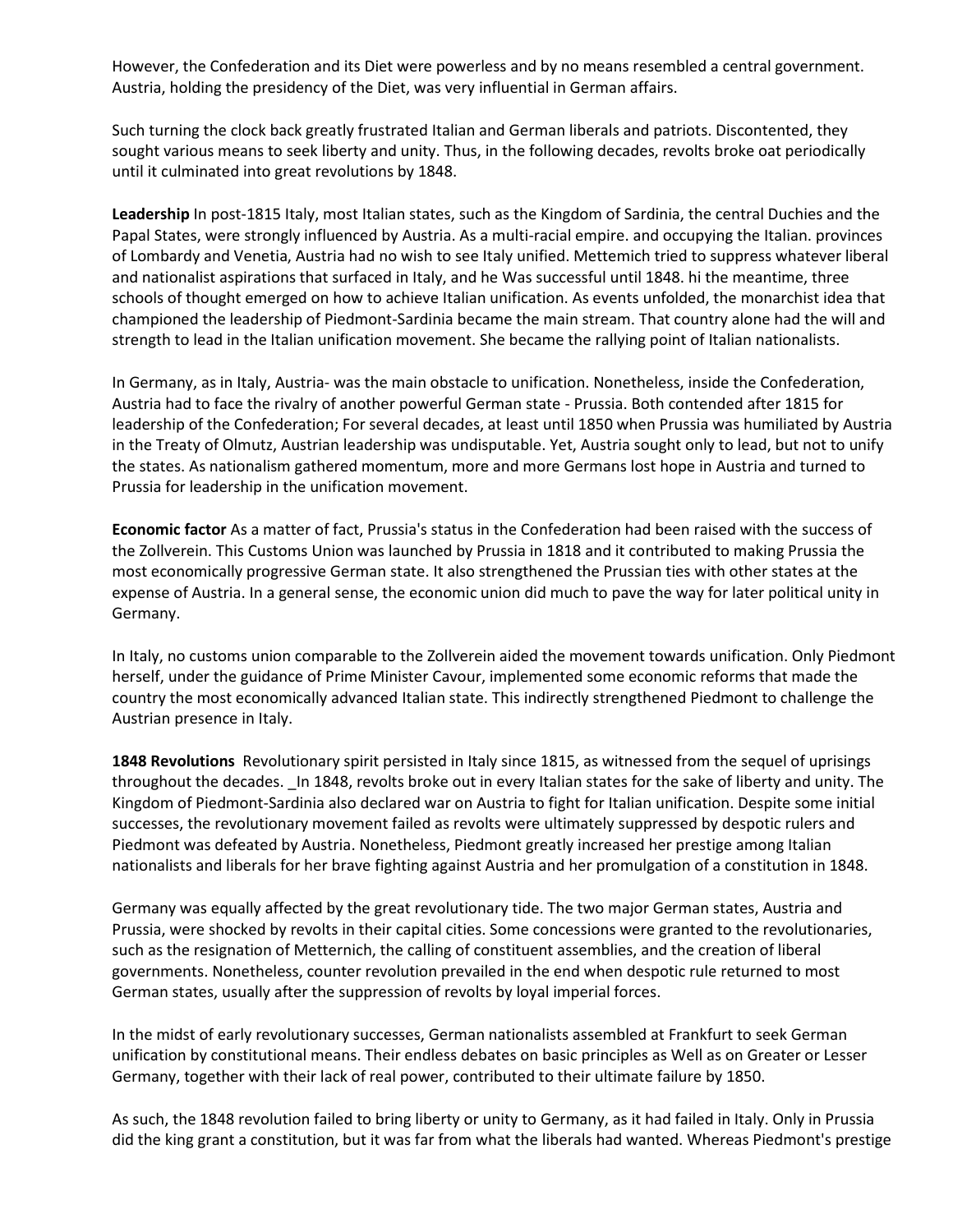among Italians had been raised after the 1848 episode, no state in Germany increased her prestige in the eyes of liberals and nationalists.

**Personal leadership** In the post-1848 decades, both Italy and Germany were heading towards unification under the guidance of capable leaders.

In 1852, Cavour became Prime Minister of Piedmont. He contributed greatly to the cause of Italian unification. Cavour, a farsighted and able statesman, advocate of a constitutional monarchy, looked to liberals in other Italian states to support him. He strove to modernise Piedmont's economy and government once he was in power. Yet, his greatest contribution to Italian unification was in the realm of diplomacy.

Bismarck became Minister-President of Prussia in 1862. His temperament was quite different from Cavour. He was far more a strong leader of the autocratic type, masterful, anti-democratic and scornful of liberals. His "blood and iron" speech and his unscrupulous treatment of the Prussian liberals vividly revealed his nature as a Junker leader.

**Diplomacy and war** In achieving Italian and German unifications, both Cavour and Bismarck made great use of diplomacy and war. At the risk of over-simplification, Cavour had to rely more on diplomacy than war than Bismarck.

Alone, the Kingdom of Piedmont-Sardinia was no match for Austria. The military defeats in i84&-4-9 were good lessons to learn. Cavour had to -try his best to secure foreign-allies and -to isolate Austria in his attempt at unification. With this in mind, Cavour first entered the Crimean War on the side of France -and Britain. Then he met Napoleon III at Plombieres to secure French military assistance to drive Austria out of Italy. In the Austro-Piedmontese war that followed, partial Italian unification was achieved. Despite the sudden French armistice with Austria, Piedmont had gained Lombardy from Austria. In the meantime, Cavour took advantage of nationalist uprisings in the central Italian Duchies as well as the Garibaldi's expedition in Naples-Sicily to further complete Italian unification. By the time Cavour died in 1861, only Venetia and Rome remained outside the newly created Kingdom of Italy.

Between 1861 and 1870, Italian unification was completed not so much by Italian efforts as by Prussia's defeats of Austria (1866) and France (1871). In the first instance, Italy allied with Prussia and seized Venetia - from Austria. In the second case, when French garrisons at Rome returned home to fight Prussia, Italian forces marched into the city despite the Pope's opposition. By then, the Italian unification had finally been completed.

Unlike Cavour, Bismarck was able to achieve German unification without foreign assistance and more with the use of military force. With the helpful assistance of his military leaders, Bismarck had at his disposal a powerful military machinery. In 1866, he defeated Austin by first isolating her diplomatically from possible allies, then overwhelming her with superior arms. This Seven Weeks War between Prussia and Austria enabled the former to annex some German states to form a North German Confederation, and to drive Austrian influence out of Germany.

Also unlike Cavour who died when Italian unification was only half-accomplished, Bismarck completed German unification himself by another war against France between 1870-71. The Prussian victory over France aroused strong nationalist sentiments and induced German states to unite in the name of a German empire, under the leadership of Prussia. Thus, Prussian militarism had unified Germany unaided.

**Conclusion** Italian unification owed much to the leadership of Piedmont and Cavour, and to French and Prussian military role. Yet, forces from below were also important, especially the liberals and nationalists who raffled to Cavour and Garibaldi. As a matter of fact, those spontaneous uprisings in central and southern Italian cities in 1860 were important factors in the process of unification. On the other hand, "unification from above" was clearly the pattern in Germany. It was achieved mainly by Prussia, her army, her ruling Junker class, and the Junker leader Bismarck.